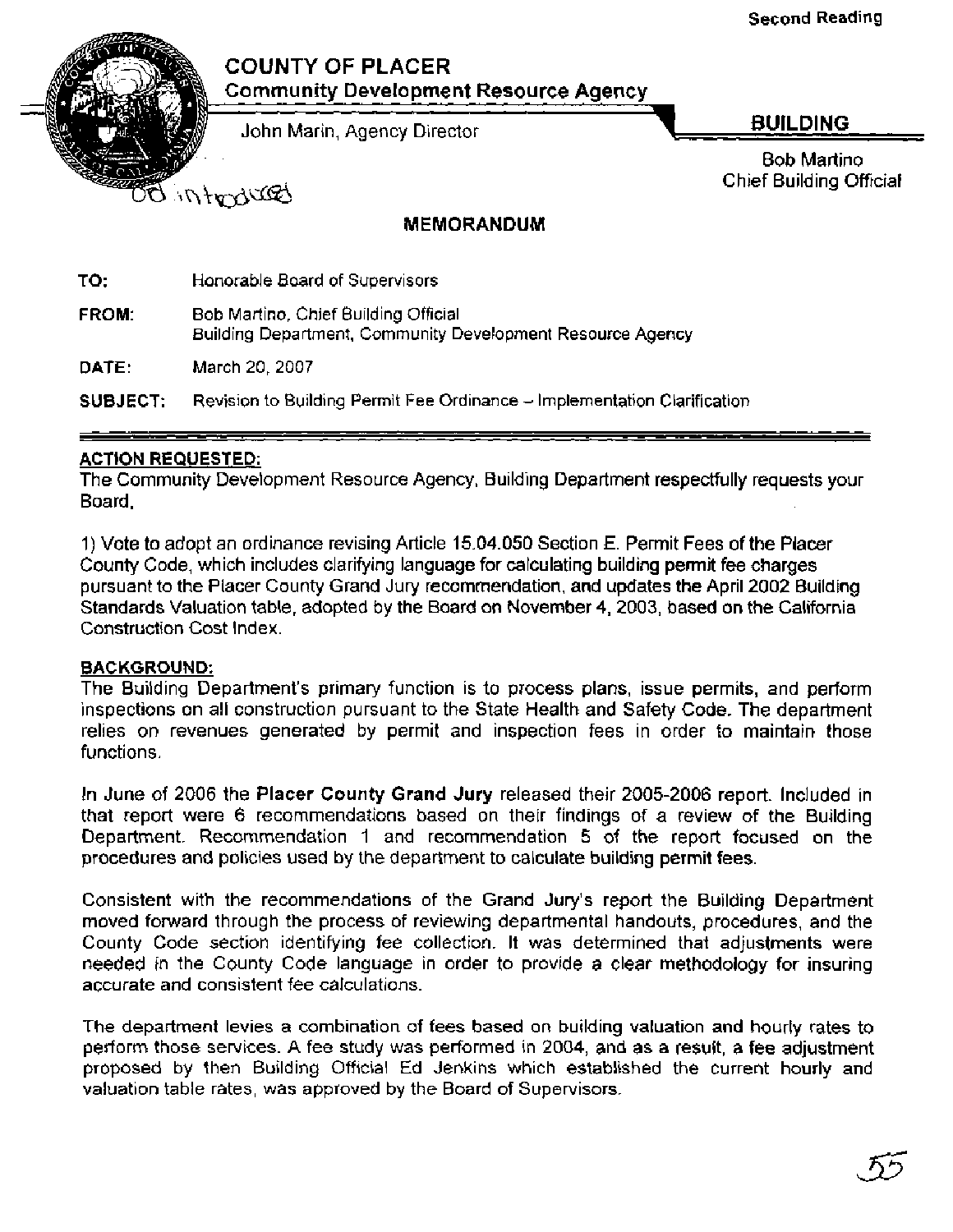Within the existing ordinance there is not a clear method for updating building valuation data. 2002 valuation data is identified for use with no applicable provision for adjustment due to inflation. However, the current ordinance allows adjustment to the hourly rate based on the Consumer Price lndex (CPI). The ordinance has been adjusted so that the California Construction Cost lndex (CCCI) will be used to manage periodic annual adjustments to the valuation table. Updates to the valuation fee table were last updated and became effective January 5, 2005 by Board of Supervisors action.

This adjustment is necessary to keep pace with the increasing cost to the Building Department primarily due to salary increases, fundamental supplies and services, workspace, and technical services. Without a reliable source of revenue, foreseeable workforce increases and extraneous building department functions become more difficult to maintain and existing levels of service will decrease.

The proposed clarifying language more clearly prescribes calculation of permit fees and minimizes the discretionary nature of calculating the prescribed fee amount. The revision also provides clarification as to a minimum rate for inspections and plancheck. The proposed language will help to remedy inconsistencies as to how similar permits are calculated.

#### **FISCAL IMPACT:**

Language allowing for the annual updates of the adopted valuation table would allow for maintaining the current level of service without adversely affecting general fund revenues.

#### Attachments:

- 1) Revision to Fee Ordinance
- 2) Current Valuation Table
- 3) California Construction Cost lndex

 $\mathcal{H}_a$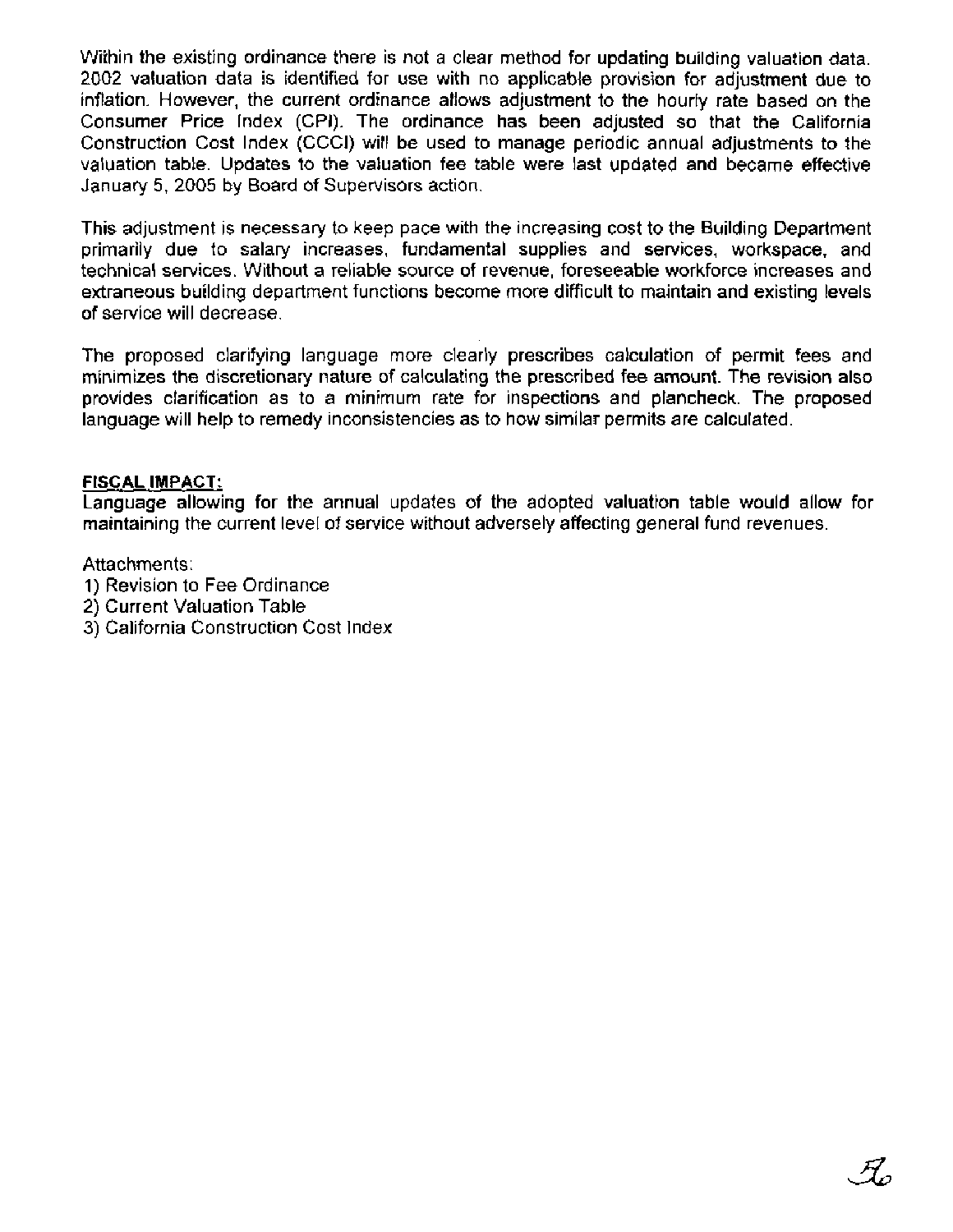# **Before the Board of Supervisors County of Placer, State of California**

## **In the matter of: Ord. No.:**

AN ORDINANCE AMENDING PLACER COUNTY SECOND READING: CODE, CHAPTER 15, RELATING TO REVISONS TO ARTICLE 15.04.050 SECTION E. PERMIT FEES OF THE PLACER COUNTY CODE

**FIRST READING:**  $\text{Maxch } 20, 2007$ 

The following **Ordinance** was duly passed by the Board of Supervisors of the County of

Placer at a regular meeting held , by the following vote on

roll call:

Ayes:

Noes:

Absent:

Signed and approved by me after its passaqe.

Chairman, Board of Supervisors

Attest: Clerk of said Board

THE BOARD OF SUPERVISORS OF THE COUNTY OF PLACER, STATE OF CALIFORNIA, DOES HEREBY DOES ORDAIN AS FOLLOWS:

Article 15.04.050 of the Placer County Code is hereby amended to read as follows:

SECTION ONE: "15.04.050 Construction - Buildings."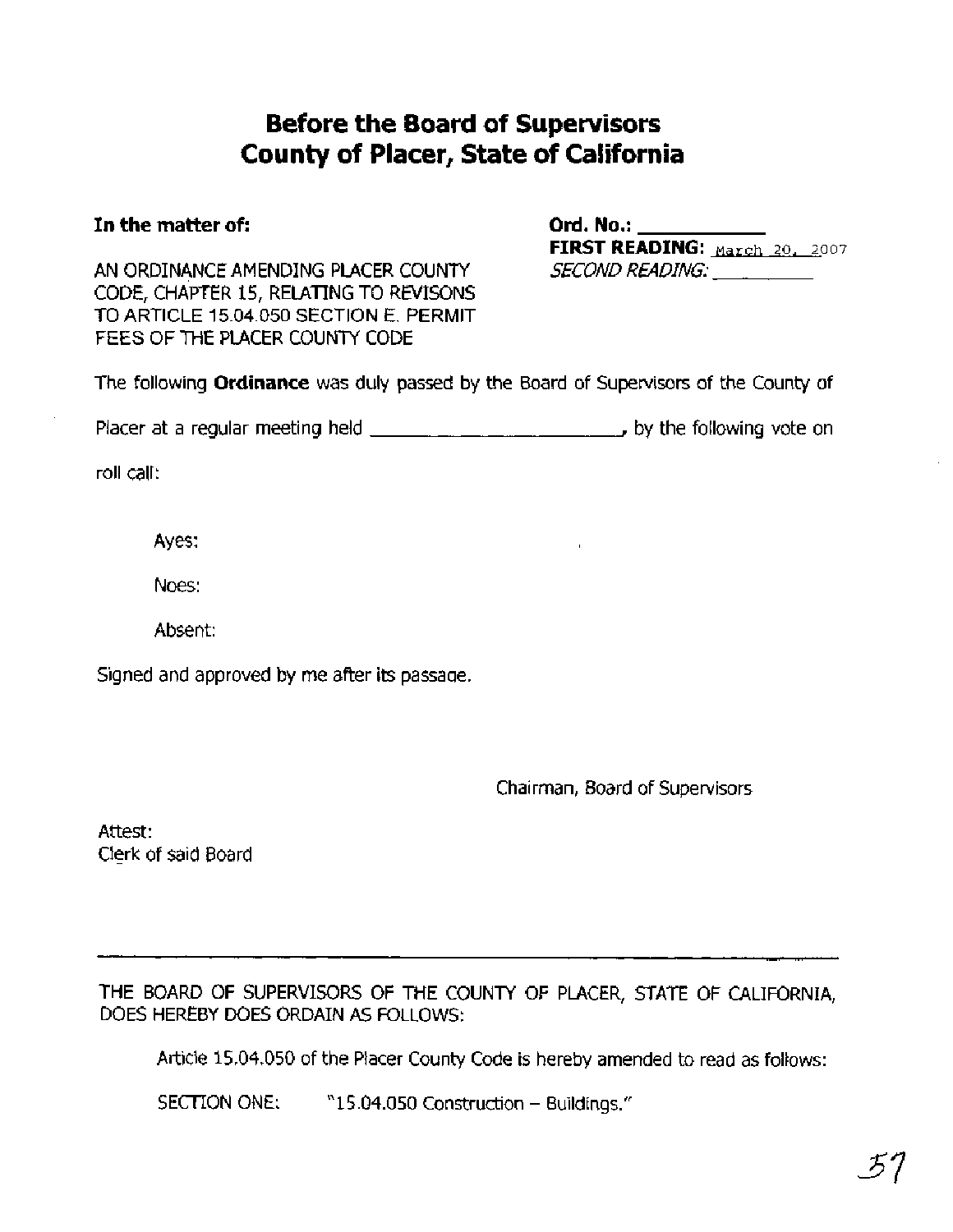## **15.04.050 Construction** - **Buildings.**

#### E. Permit Fees.

Section 107 - Permit fees - Building valuation.

All building valuation tables shall be as determined by the chief building official based upon the ICBO Building Standards valuation data dated April 2002, **as**  medified for local conditions and adjusted each January 31st according to the **State of California Department of General Services California Construction Cost lndex (CCCI)** or as authorized by applicable laws. Fees based on hourly rates shall be adjusted by the chief building official each January 31st according to the State of California Department of Industrial Relations "Consumer Price lndex - California for All Urban Consumers" for the most recently available twelve (12) month reporting period. Any fees also may be modified from time to time by resolution of the board of supervisors. The chief building official shall maintain the current fee schedule; the chief building official shall make the current fee schedule available for public review upon request. E. Permit Fees.<br>
Section 107 - Permit fees - Building valuation.<br>
Section 107 - Permit fees - Building valuation.<br>
All building valuation tables shall be as determined by the chief building official<br>
Nased upon the ICBO Bu Construction – Buildings.<br>
Construction – Building valuation<br>
The method as shall be as determined by the chief building of ficial<br>
valuation ficial constants valuation data dated April 2002, as<br>
the ficial constants and a

Where multiple valuation rates are given, the higher value shall apply for all occupancies larger than three thousand (3000) square feet (includes both finished and unfinished areas) and all buildings located above five thousand (5000) feet elevation. Shell buildings and unfinished rooms/spaces shall be valued no less than eighty (80) percent of the above valuation. **Each** subsequent tenant improvements (TI) and/or permits to finish the an areas will be charged minus the fee assessed for the shell, an amount based on the stated costs of **<u>construction within the construction contract for which a permit is</u><br>required. The square footage of unfinished areas is to be tabulated into the total** 

Change of occupancy permits shall be based on the  $\cdot$ original-occupancy's valuation and the new occupancy's valuation, or the cost of

Where the value of the proposed work is not listed in the ICBO publication, the valuation will be based upon the equivalent contract **amount.** 

The minimum permit fee for a commercial building permit, plumbing **permit, electrical permit, and mechanical permit shall be \$95.00 individually, unless otherwise stated in this section.**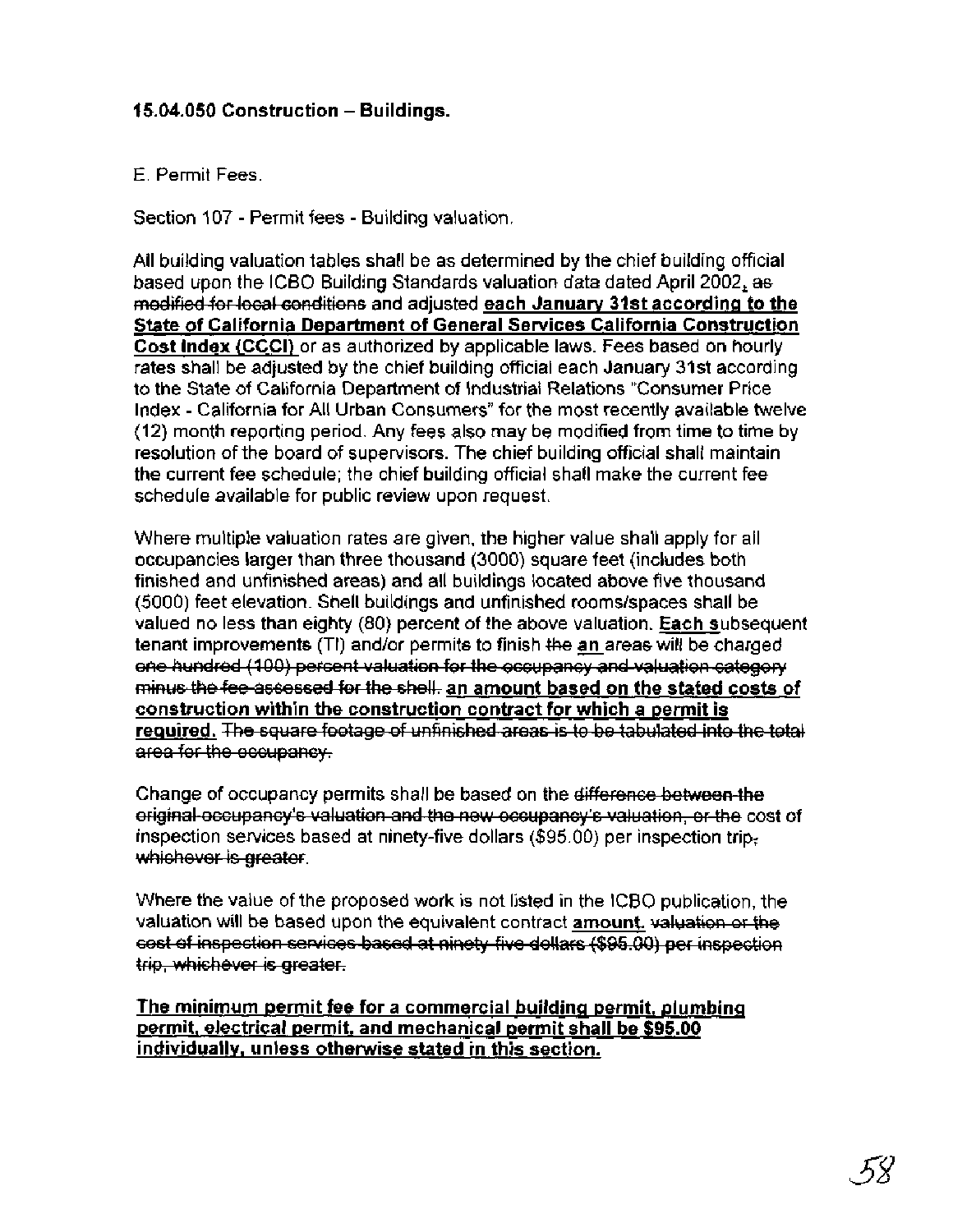F. Fee Table.

Section I07 - Permit fees - Fee tables. Delete UBC Table I-A, and UPC Table of Fees and insert a new 3-A as follows:

### **TABLE 3-A**

The permit fee shall be computed and paid as follows: (This fee includes structural, electrical, plumbing, and mechanical. It does not include fees charged for energy checks, handicapped access checks, nor does it include grading fees and/or fees charged by other agencies).

| <b>VALUATION</b>               | <b>BASIC PERMIT FEE</b>                                           |
|--------------------------------|-------------------------------------------------------------------|
| Residential (R-3 & Accessory): | .01 x Valuation / minimum \$40.00                                 |
| Commercial & Industrial:       |                                                                   |
| \$1-\$500,000                  | \$.01 x valuation / minimum \$95.00                               |
| \$500,001 - 600,000            | \$5,000 + (.0065 × valuation \$500,001 to \$<br>600,000)          |
| \$600,001 - 700,000            | \$5,650 + (.0060 $\times$ valuation \$600,001 to \$<br>700,000)   |
| \$700,001 - 800,000            | $$6,250 + (.0055 \times$ valuation \$700,001 to \$<br>800,000)    |
| \$800,001 - 900,000            | \$6,800 + (.0050 $\times$ valuation \$800,001 to \$<br>900,000)   |
| \$900,001 - 1,000,000          | \$7,300 + (.0045 $\times$ valuation \$900,001 to \$<br>1,000,000) |
| \$ 1,000,001 - AND GREATER     | $$7,750 + (0040 \times$ valuation EXCEEDING \$<br>1,000,000)      |
|                                | (ADD)                                                             |

**(ADD)** (1) Projects \$5,000,000 and greater pay a fee deposit of I % (. 01) x valuation. The amount in excess of the basic fee computed by Table 3-A is subject to cost accounting on an hourly basis and refunds made available for any funds not used between the basic fee and the I % deposit.

For example, a \$5,000,000 project would pay a 1 % deposit of \$50,000. The chart above calculates a basic fee of \$23,750  $(7750 + .004 \times 4.000,000)$ . Department time on the project would be cost accounted. The amount between the 1% deposit and the basic fee (\$50,000 minus \$23,750) would fund department costs above the basic fee. Any unused portion above the basic fee would be returned at the final of the project.

(2) Any project receiving a higher than normal level of service (see section 108.5 of the Uniform Building Code), such as extended hours to accommodate an expedited schedule, or continuous inspection, must pay the associated costs.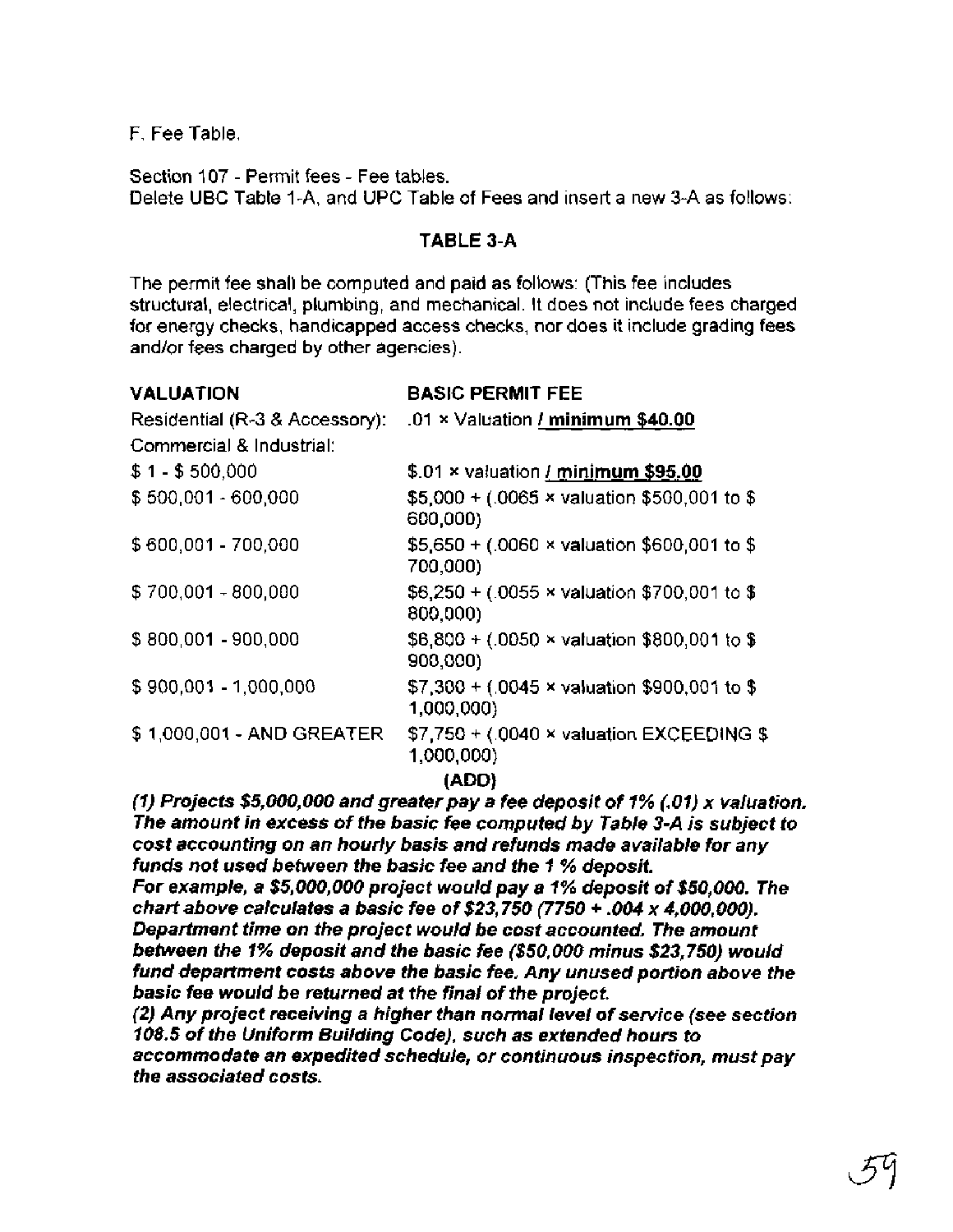For accounting purposes the fee distribution is as follows:

| Pian Check                    | 35% × Permit Cost |
|-------------------------------|-------------------|
| <b>Building</b>               | 35% × Permit Cost |
| Electrical (when<br>included) | 10% × Permit Cost |
| Plumbing (when<br>included)   | 10% × Permit Cost |
| Mechanical (when<br>included) | 10% × Permit Cost |

Total 100%

G. Other Building Permit Fees.

1. Inspections scheduled outside of normal business hours will be charged at a rate of one hundred twelve dollars (\$1 12.00) per hour with a minimum charge of two hours. The extra charge will not pertain to inspections between the hours of seven a.m. and five p.m. during normal workdays.

2. Reinspection fees assessed under provisions of Section 108.8 will be ninetyfive dollars (\$95.00).

3. Inspections for which no fee is specifically indicated will be charged ninety five dollars (\$95.00) per inspection trip and/or per hour, whichever is greater. In instances where inspection trips are required outside the county, an hourly rate of ninety five dollars (\$95.00) (plus any additional costs to the county) will be charged during normal business hours.

- **34.** When services **for inspection or plan review** are provided **to the Countv**  by a consultant, the rate **the applicant shall be responsible to pay** will be as determined by the contractual agreement between the county and the consultant. These fees apply in addition to any fees due the county.

46. Plan review required by state energy and handicapped access regulations will be ninety-five dollars (\$95.00) per application for valuations up to four hundred thousand dollars (\$400,000.00) and ninety-five dollars (\$95.00) plus .0001 **x** building valuation for projects exceeding four hundred thousand dollars (\$400,000.00). Additions and remodel projects with a valuation less than fifty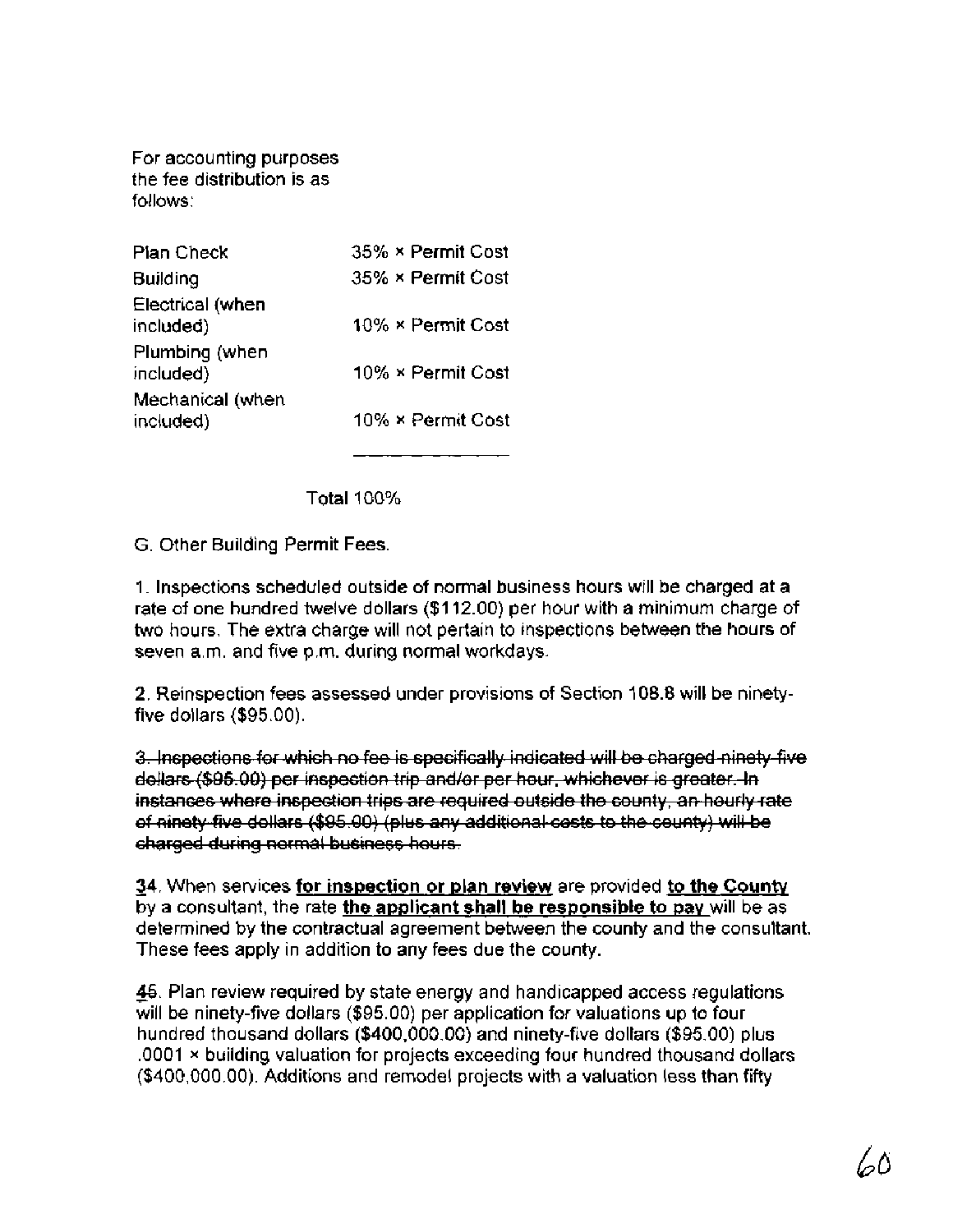thousand dollars (\$50,000.00) will be charged forty-five dollars (\$45.00) per application. These charges apply separately to energy and access compliance regulation checks.

56. Additional plan review for more than 2 rechecks and changes to approved plans will be at a rate of \$95.00/ Hr .001-x building valuation for the square footage portion of the building affected by the change, with a minimum charge of ninety-five dollars (\$95.00).

67. Where standard plans are accepted, the plan review fee for verification of subsequent plans shall be at the rate of .001 **x** building valuation. Subsequent Sgtandard plans are not acceptable when they differ from the prior set of plans that were submitted, including but not limited to any of the conditions of approval change, i.e., different subdivision, different snow load, different topography, different soils conditions, different building in any respect. Any The standard plan approval shall expire one year from date of application. Because of snow conditions and differing exposure coefficients, standard plans are not acceptable above five thousand (5,000) feet elevation.

- **78.** A minimum fee of twenty dollars (\$20.00) will be added to all permits issued for application and microfilm/processing and storage costs.

- **89-** Unless otherwise noted, the minimum fee for any residential issued permit is sixty dollars (\$60.00) for work valued at four thousand dollars (\$4,000.00) or less (which includes the twenty dollar  $($20.00)$  application/records processing fee).

9. The cost of inspections for services provided bv the Building Department that do not relate to the permits discussed in Sections **E,** F, or G, and to which no fee is specificallv indicated, will be charaed ninety-five dollars (\$95.00) per trip. In instances where inspection trips are required outside the county, an hourly rate of ninety-five (\$95.00) (plus any additional costs to the County) will be charged during normal business hours.

10. Based on the inspection costs associated with the permits listed below, the following fees shall be imposed (which includes the application/records fee described in Section 8 above)

a. Swimming Pool Permits: four hundred sixty dollars (\$460.00)

b. Re-Roof Permits: one hundred fifty dollars (\$150.00)

c. Solar Photovoltaic Systems: Ground Mounted - two hundred fortv five dollars (\$245.00)

Roof Mounted - one hundred **fiftv** dollars (\$1 50.00)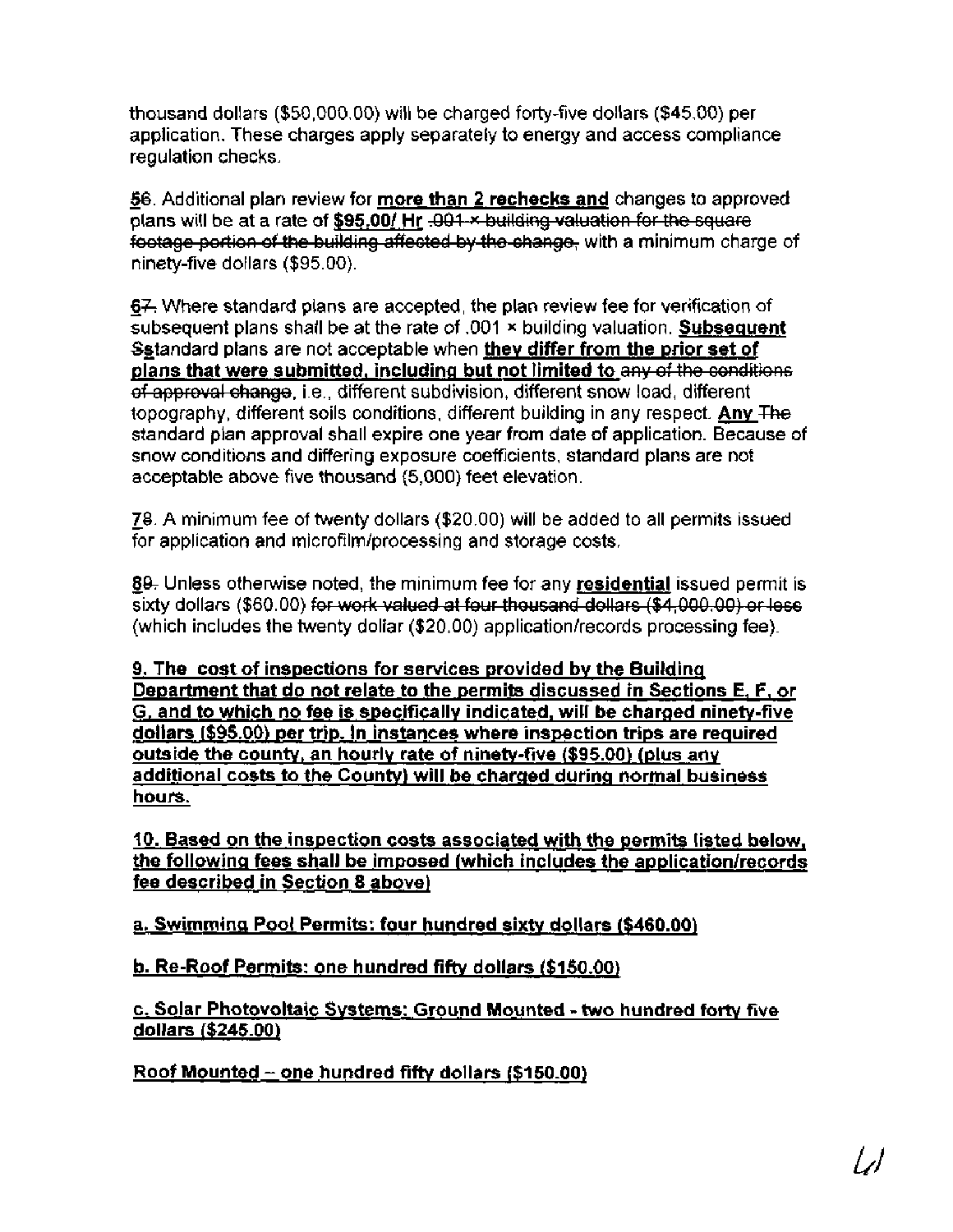## **d. Commercial Siqns: one hundred fifteen dollars (\$1 15.00)**

## **e. Mechanical Change-outs: hundred fifteen dollars (\$1 15.00)**

- **1118.** Mobilehome installation fees shall be based upon the latest version of Title 25 of the California Administrative Code.

**1244. Renewal of Expired Permits.** 

a. The cost of a new (two-year) permit to complete a partially completed structure shall be the estimated cost to complete inspections (at a rate of ninety-five d. Commercial Signs: one hundred fifteen dollars (\$115.00)<br>
• Mechanical Change-outs: hundred fifteen dollars (\$115.00)<br>
1149. Mobilehome installation fees shall be based upon the latest version of Title<br>
25 of the Califor ninety-five dollars (\$95.00) administrative fee.

b. Permits issued for completion of work may be issued without an administrative fee when completion of the project will occur within twelve (12) months.

c. Permits may be granted an administrative ninety (90) day extension without

fees upon approval of the chief building official or assignee.<br><u>13</u>12. A grading fee of thirty-five dollars (\$35.00) (community<br>development/resource agency) will be charged of all new sing development/resource agency) will be charged of all new single-family dwellings and mobilehomes on private property outside the TRPA area.

This does not include additions or replacement mobilehomes when the same installation pad is being used.

**1413.** A fire-safe regulation fee of eighty-five dollars (\$85.00) will be charged on all single-family dwelling applications except for additions/remodels and replacements of existing legal dwellings.

- **1514.** Permit investigation fees (double fees) as authorized in the UBC, UMC, UPC and NEC shall not be less than the computed cost of the permit for the owner or authorized agent or licensed contractor of record performing the work.

Exceptions:

a. When work was necessary in opinion of chief building official to correct an immediate hazard and an application is filed for a permit within the next three normal county workdays.

b. When work was performed by a previous owner and the current owner is obtaining proper permit(s).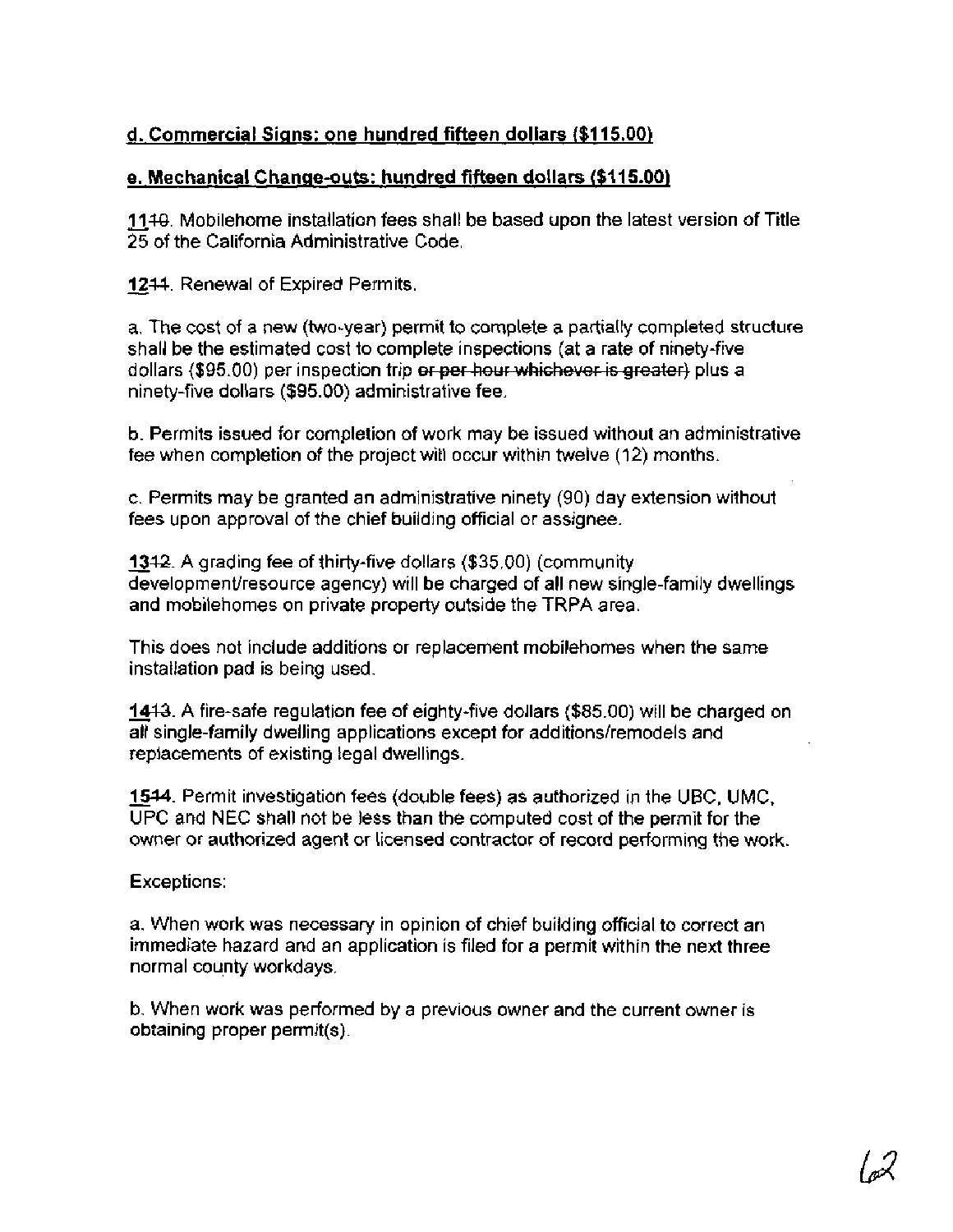1645. Applications to the building board of appeals shall be charged a nonrefundable fee of one hundred dollars (\$100.00).

**1746.** Strong-motion fees shall be collected from each building permit in accordance with the following:

Placer County shall collect a fee from each applicant for a building permit. Each such fee shall be equal to a specific amount of the proposed building construction for which the building permit is issued as determined by this section. The fee amount shall be assessed in the following way:

a. Group R occupancies, as defined in the 1997 Uniform Building Code and adopted in Part 2 (commencing with Section 2-101) of Title 24 of the California Administrative Code, one to three stories in height except hotels and motels, shall be assessed at the rate of ten dollars (\$1 0.00) per one hundred thousand dollars (\$100,000.00), with appropriate fractions thereof.

b. All other buildings shall be assessed at the rate of twenty-one dollars (\$21.00) per one hundred thousand dollars (\$1 00,000.00), with appropriate fractions thereof.

c. The fee shall be the amount assessed under subsection (G) (16) (a) or (b) of this section, depending upon building type, or fifty cents (\$0.50), whichever is the higher.

d. Placer County will retain up to five percent of the total amount it collects under subsection (G)(16) of this section for data utilization and seismic education incorporating data interpretations from data of the strong- motion instrumentation program.

H. Permit Fee Exemptions and Refunds.

Section 107 - Permit - Exemptions and refunds.

1. Add the following to UBC Section 107.1, General:

Exemption from Fees.

The County of Placer or any Department, Board, or Officer thereof, acting on behalf of said county, any Municipal or Quasi-municipal corporation or government shall not be required to pay any fees required by this Code. (Ref Section 15.04.030 of this code)

2. UBC Section 107.6 - Fee Refunds. Change the last sentence to read: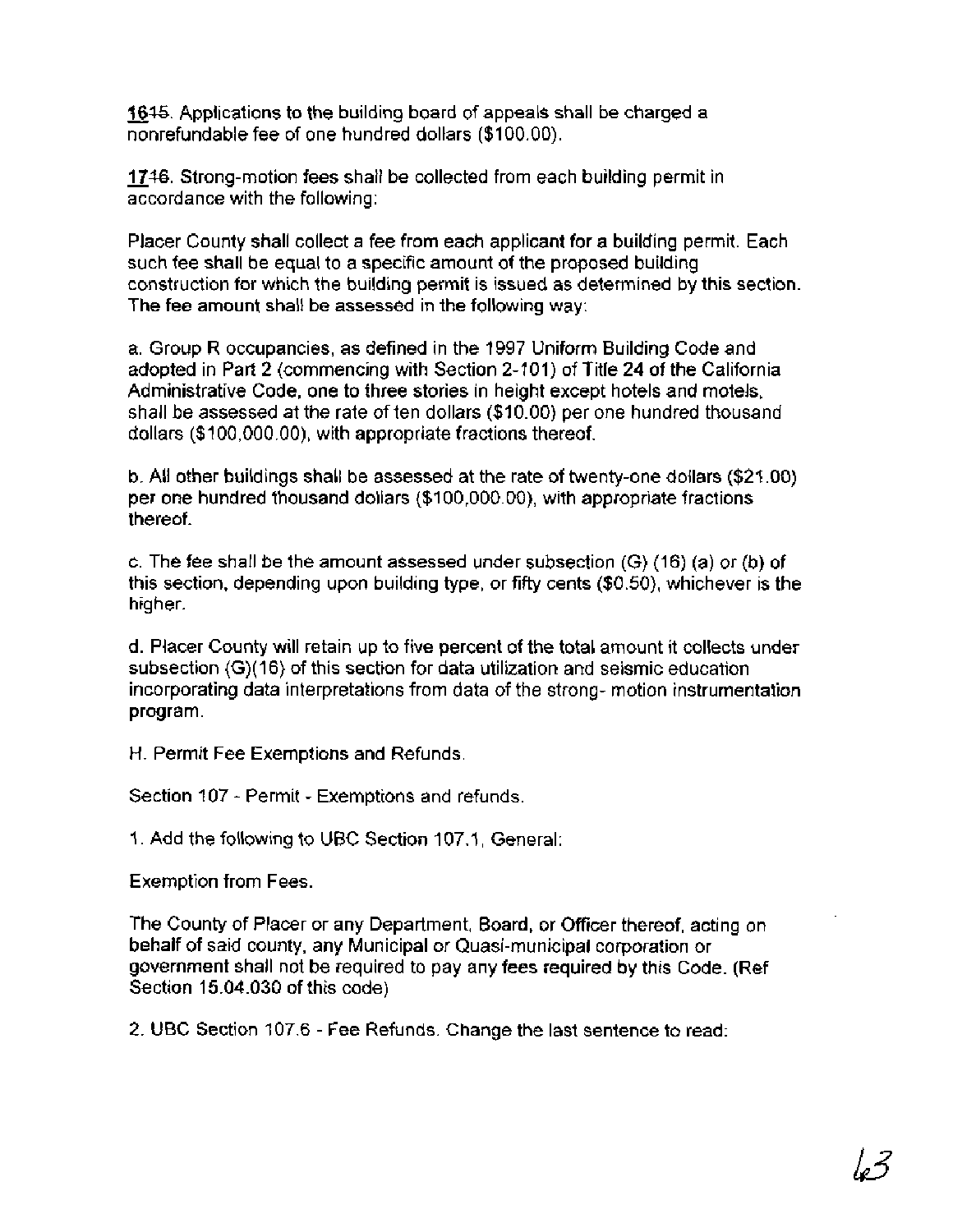The building official shall not authorize refunding of any fee paid except on written application filed by the original permittee not later than the date of expiration of the plan review or building permit, as applicable.

SECTION TWO: "This Ordinance shall be effective thirty (30) days after its final passage"

 $\bar{\mathbf{r}}$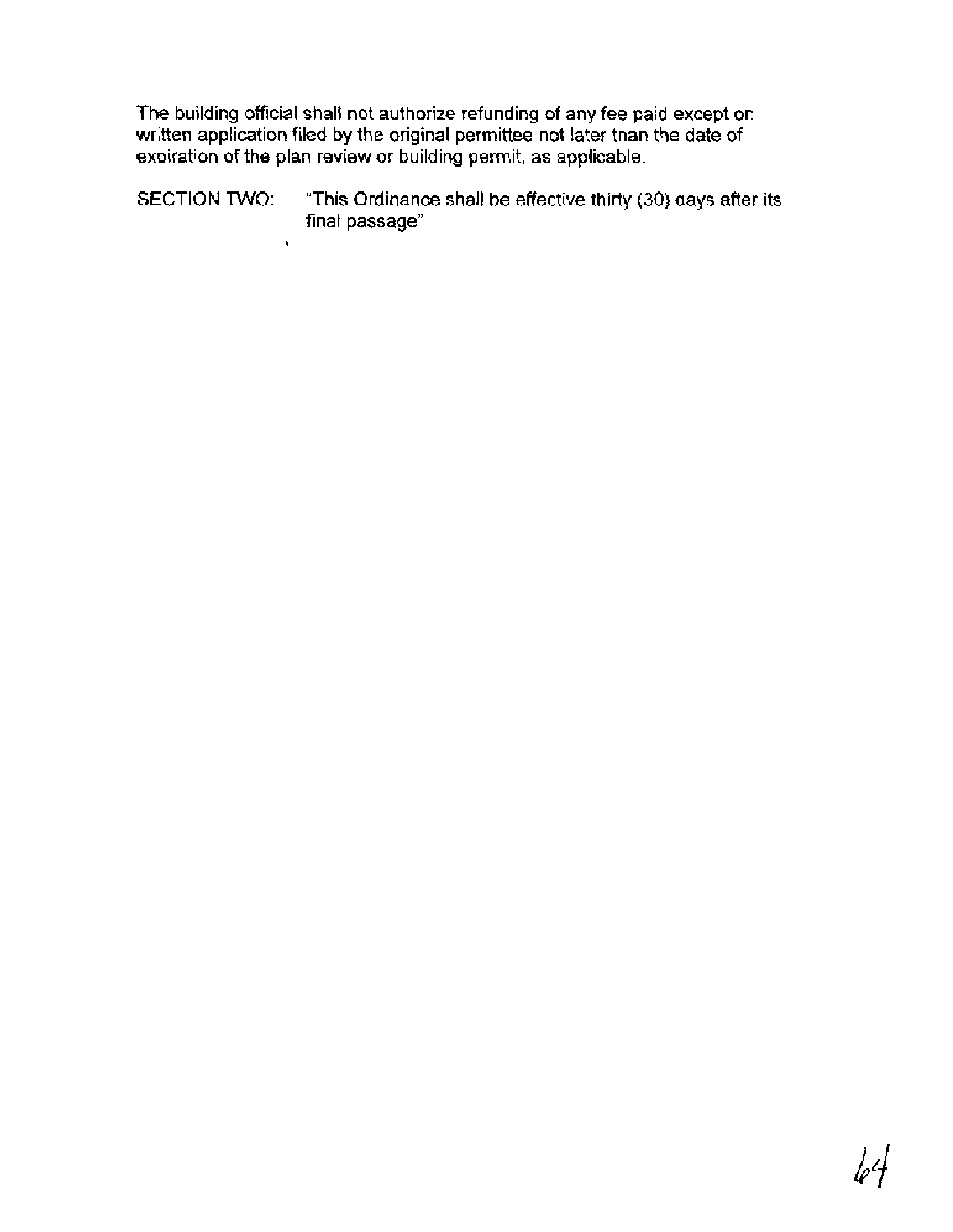| $\overline{\bowtie}$ cc. and Type                      |         |                | Cost Per Sq Ft Occ. and Type      |              | Cost Per Sq Ft Occ. and Type    | Cost Per Sq Ft |
|--------------------------------------------------------|---------|----------------|-----------------------------------|--------------|---------------------------------|----------------|
| APRIL 2002                                             |         | Good   Average |                                   | Good Average |                                 | Good Average   |
| <b>APARTMENT HOUSES:</b>                               |         |                | HOMES FOR THE ELDERLY:            |              | PRIVATE GARAGES:                |                |
| Type I or II F.R*                                      |         |                | [105.92, 86.04], Type Lor II F.R. |              | 100.59 Wood Frame               | 23.57          |
| Type V--Masonry (or Type III)                          |         |                | 66.04 70.23 Type II-1-Hour        |              | 81.67 Masonry                   | 26.58          |
| Type V-Wood Frame                                      |         |                | 79.54 61.89 Type II-N             |              | 78.18 Open Carports             | $16.10 +$      |
| Type I -- Basement Garage.                             | 36.28 \ |                | Type III--1-Hour                  | 85.07        | PUBLIC BUILDINGS:               |                |
| <b>AUDITORIUMS:</b>                                    |         |                | Type III--N                       |              | 81.58 Type For II F.R*          | 119.70         |
| ∏Type I or II F.R.                                     |         |                | 101.66 Type V--1-Hour             |              | 82.16 Type N--1-Hour            | 97.00          |
| ∥Туре II⊶1-Hour                                        |         |                | 73.62 Type V-N                    |              | 79.35 Type II-N                 | 92.73          |
| ∥Type II-N                                             |         |                | 69.65 HOSPITALS:                  |              | Type III–1-Hour                 | 100.69         |
| Type III--1-Hour                                       |         |                | 77.41 Type I or II F.R*           |              | 158.30 Type III--N              | 97.19          |
| ∏ype III⊷N                                             |         |                | 73.43 Type III--1-Hour            |              | 131.05 Type V-1-Hour            | 92.15          |
|                                                        |         |                |                                   |              |                                 | 88.85          |
| ∏ype V–1-Hour                                          |         |                | 74.01 Type V--N                   |              | 125.03 Type V--N                |                |
| Type V-N                                               |         | 69.06          | HOTELS AND MOTELS:                |              | PUBLIC GARAGES:                 | 47.43          |
| BANKS:                                                 |         |                | Type I or II F.R*                 |              | 97.97 Type for II F.R"          |                |
| Type I or II F.R*                                      |         |                | 143.66 Type III-1-Hour            |              | 84.88 Type I or N open parking* | 35.60          |
| Type (I-1-Hour)                                        |         |                | 105.83 Туре III--N                |              | 80.90 Type (I-N)                | 27.16          |
| Type II-N                                              |         |                | 102.43 Type V--1-Hour             |              | 73.91   Type III--1-Hour        | 35.89 !        |
| Type III--1-Hour                                       |         |                | 116.79 Type V--N                  |              | 72.46 Type III-N                | 31.91          |
| Type III--Ni                                           |         | 112.62         |                                   |              | Type V--1-Hour                  | 32.69          |
| Type V--1-Hour                                         |         |                | 105.83 INDUSTRIAL PLANTS:         |              | <b>RESTAURANTS:</b>             |                |
| Type V-N                                               |         |                | 101.37 Type I or II F.R.          | 55.19        | Type III-1-Hour                 | 94.48          |
|                                                        |         |                | Type II--1-Hour                   |              | 38.41   Туре III -- N           | 91.28          |
| <b>BOWLING ALLEYS:</b>                                 |         |                | Type II-N                         |              | 35.31 Type V--1-Hour            | 86.52          |
| Type II–1-Hour                                         |         | 49.47          | Type III-1-Hour                   |              | 42.29 Type V--N                 | 83.13          |
| Туре II-N                                              |         |                | 46.17 Type III--N                 |              | 39.87 SCHOOLS:                  |                |
| Type III--1-Hour                                       |         | 53.84          | Tilt-up                           |              | 29.10 Type   or II F.R          | 107.86         |
| ∏ype III--Ni                                           |         |                | 50:34 Type V--1-Hour              |              | 39.87   Type II -- 1- Hour      | 73.62          |
| ∦Type V⊷1-Hour                                         |         |                | 36.28 Туре V-N                    |              | 36.47 Type III--1-Hour          | 78.76          |
| <b>CHURCHES:</b>                                       |         |                | <b>JAILS:</b>                     |              | Type III--N                     | 75 76          |
| Type I of II F.R.                                      |         | 96.22          | Type I or II F.R.                 |              | 154.33 Type V-1-Hour            | 73.82          |
| Type II--1-Hour                                        |         | 72.27          | Type III--1-Hour                  |              | 141.14 Type V-N                 | 70.42          |
| ∏туре II-N                                             |         | 68.68          | Type V--1-Hour                    |              | 105.83 SERVICE STATIONS:        |                |
| Type III⊶1-Hour_                                       |         | 78.57          |                                   |              | Type II-N                       | 65.18          |
| Type III--N                                            |         | 75.08          | LIBRARIES:                        |              | Type III--1-Hour                | 68.00          |
| Type V-1-Hour                                          |         | 73.43          | Type I or II F.R                  |              | 112.91 Type V--1-Hour           | 57.91          |
| ∥Type V⊹N                                              |         | 69.06          | 'Type II–1-Hour                   |              | 82.64 Canopies.                 | 27.16          |
|                                                        |         |                | Type II-N                         | 78.57        | STORES:                         |                |
| CONVALESCENT HOSPITALS:                                |         |                | Type III-1-Hour                   | 87.30        | Type I or II F.R*               | 79.93          |
|                                                        |         |                |                                   |              |                                 |                |
| ∏Type Ior II F.R"                                      |         |                | 135.02 Type III-N                 |              | 82.94 Type H--1-Hour            | 48.89          |
| Type II-1-Hour                                         |         | 93.70          | Type V-1-Hour                     | 91.67        | Type ii-N                       | 47.82          |
| Type III-1-Hour                                        |         |                | 96.03 Type V-N                    |              | 78.57 Type III--1-Hour          | 59.46          |
| ∥Type V--1-Hour                                        |         | 90.50          |                                   |              | Type III--N.                    | 55.78          |
| DWELLINGS:                                             |         |                | <b>IMEDICAL OFFICES:</b>          |              | Type V--1-Hour                  | 50.05          |
| Type V-Masonry                                         | 93.99   | 72.75          | Type I or II F R*                 |              | 115.92 Type V-N                 | 46.27          |
| Type V--Wood Frame                                     | 89.63   | 65.28          | Type II-1-Hour                    | 89.43        |                                 |                |
| Basements-                                             |         |                | Type II-N                         | 84.97        | THEATERS:                       |                |
| Semi-Finished                                          | 22.50   | 19.50          | Type III-1-Hour                   |              | 97.00 Type 1 or II F.R          | 106.51         |
| Unfinished                                             | 17.17   | 14.16          | Type III--N                       | 90.31        | iType III--1-Hour               | 77.60          |
| <b>FIRE STATIONS:</b>                                  |         |                | Type V—1-Hour                     | 87.49        | ∣Type ⊞⊶N                       | 73.91          |
| ∏yoe I or II F.R.                                      |         | 110.97         | Type V--N                         | 84.39        | Type V--1-Hour                  | 73.04          |
| Type II--1-Hour                                        |         | 73.04          | OFFICES:"                         |              | Type V--N                       | $-69.06$       |
| ∏уре II-N                                              |         | 68.87          | Type Lor II F.R*,                 | 103.60       | WAREHOUSES:***                  |                |
| Type III-1-Hour                                        |         | 79.93          | Type II--1-Hour                   | 69.36        | Type For II F.R.                | 47.92          |
| ∏′уре III⊶N                                            |         | 76.53          | Type II-N                         | 66.06        | Type II or V--1 Hour            | 28.42          |
| Type V--1-Hour                                         |         | 74.98          | Type III--1-Hour                  | 74.88        | Type II or V-N.                 | 26.68          |
| Type V–N                                               |         | 71.10          | Type III--N                       | 71.59        | Type III--1-Hour                | 32.20          |
|                                                        |         |                | Type V-1-Hour                     |              | 70.13 Type III-N                | 30.65          |
|                                                        |         |                | Type V--N                         | 66.06        | <b>EQUIPMENT</b>                |                |
|                                                        |         |                |                                   |              | AIR CONDITIONING:               |                |
| "Add 0.5 percent total cost for each story over three. |         |                |                                   |              | ∣Commercial.                    | 4.07           |
| **Deduct 11 percent for mini-warehouses.               |         |                |                                   |              | Residential                     | 3.40           |
| **Deduct 20 percent for shell only buildings.          |         |                |                                   |              | <b>SPRINKLER SYSTEMS</b>        | 2.52           |
|                                                        |         |                |                                   |              |                                 |                |
| These fees include the Regional Modifier of 0.97.      |         |                |                                   |              |                                 |                |